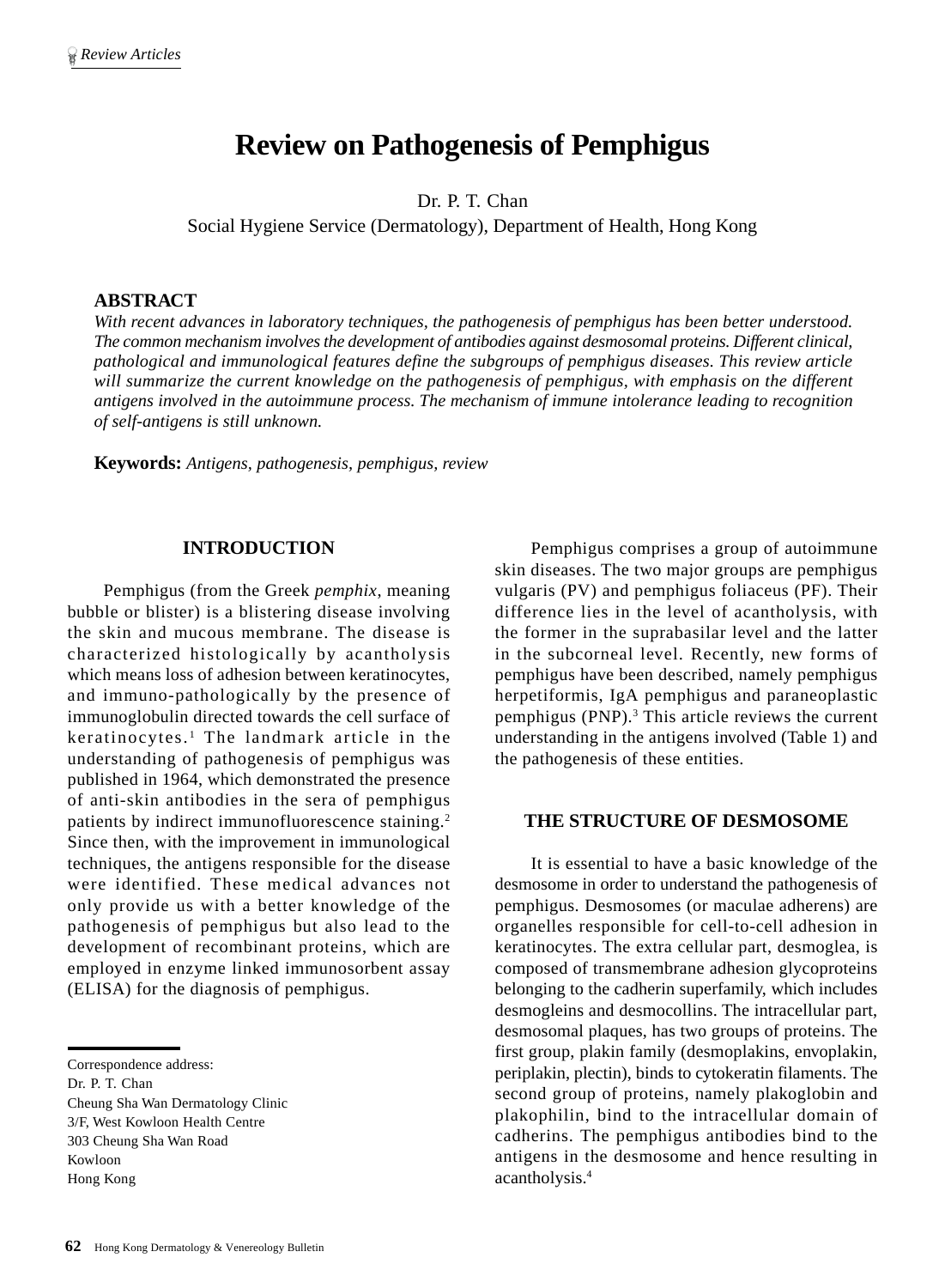**Table 1.** Antigens in various pemphigus diseases

| Pemphigus type                      | Antigens targeted by antibodies       |  |
|-------------------------------------|---------------------------------------|--|
| <b>Superficial pemphigus</b>        |                                       |  |
| Pemphigus foliaceus                 | Desmoglein 1 (160 kD)                 |  |
| Endemic pemphigus (Fogo Selvagem)   | Desmoglein 1 (160 kD)                 |  |
| Pemphigus vulgaris                  |                                       |  |
| Mucosal involvement                 | Desmoglein 3 (130 kD)                 |  |
| Mucocutaneous type                  | Desmoglein 1 (160 kD) and             |  |
|                                     | Desmoglein 3 (130 kD)                 |  |
| Paraneoplastic pemphigus            | Desmoplakin I (250 kD)                |  |
|                                     | Bullous pemphigoid antigen I (230 kD) |  |
|                                     | Desmoplakin II (210 kD)               |  |
|                                     | Envoplakin (210 kD)                   |  |
|                                     | Periplakin (190 kD)                   |  |
|                                     | Unknown (170 kD)                      |  |
|                                     | Desmoglein 1 (160 kD)                 |  |
|                                     | Desmoglein 3 (130 kD)                 |  |
| Pemphigus herpetiformis             | Desmoglein 1 (160 kD)                 |  |
|                                     | Desmoglein 3 (130 kD)                 |  |
| IgA pemphigus                       |                                       |  |
| Subcorneal pustular dermatosis type | Desmocollin I (105-115 kD)            |  |
| Intraepithelial type                | Unknown, some cases desmoglein 3 & 1  |  |

## **THE PATHOGENICITY OF PEMPHIGUS ANTIBODIES**

#### **Clinical observations**

There are several clinical observations that suggest pemphigus is an antibody mediated disease.<sup>1</sup> Firstly, there is a correlation between disease activity and antibody titres in both PV and PF. Secondly, neonates born by women with active PV may develop a selflimiting form of pemphigus disease that terminates spontaneously with the clearance of maternal antibodies. Children of mother with active PF, however, seldom develop neonatal pemphigus because of the difference in desmoglein composition between neonatal and adult skin (see section on desmoglein compensation hypothesis).

### **Experimental models**

In vitro models utilizing skin explants and cultured keratinocytes have demonstrated the acantholytic effects

of pemphigus antibodies.<sup>5</sup> Animal models have also been developed for the investigation of disease pathogenesis. Anhalt et al was able to reproduce blisters in neonatal mice by daily intraperitoneal injection of pemphigus serum.6 These blisters were histopathologically similar to the human counterpart. Besides PV, passive transfer of disease by intraperitoneal IgG injection has been performed for PF and PNP.4 Moreover, by transferring antibodies affinity-purified on different recombinant desmoglein fragments, it was shown that the pathogenic antibodies were directed to the extracellular part of desmogleins.<sup>7</sup> Passive transfer of pemphigus has also been achieved in severe combined immunodeficiency disease mice by grafting with human skin and reconstitution with peripheral blood lymphocyte from patient.<sup>8</sup> The other two animal models belong to the active group, in which pathogenic antibodies are generated by immunization of animals with desmoglein. Thus, BALB/c mice synthesize blisterproducing antibodies upon immunization with recombinant human desmoglein 3.9 And Rag-/- mice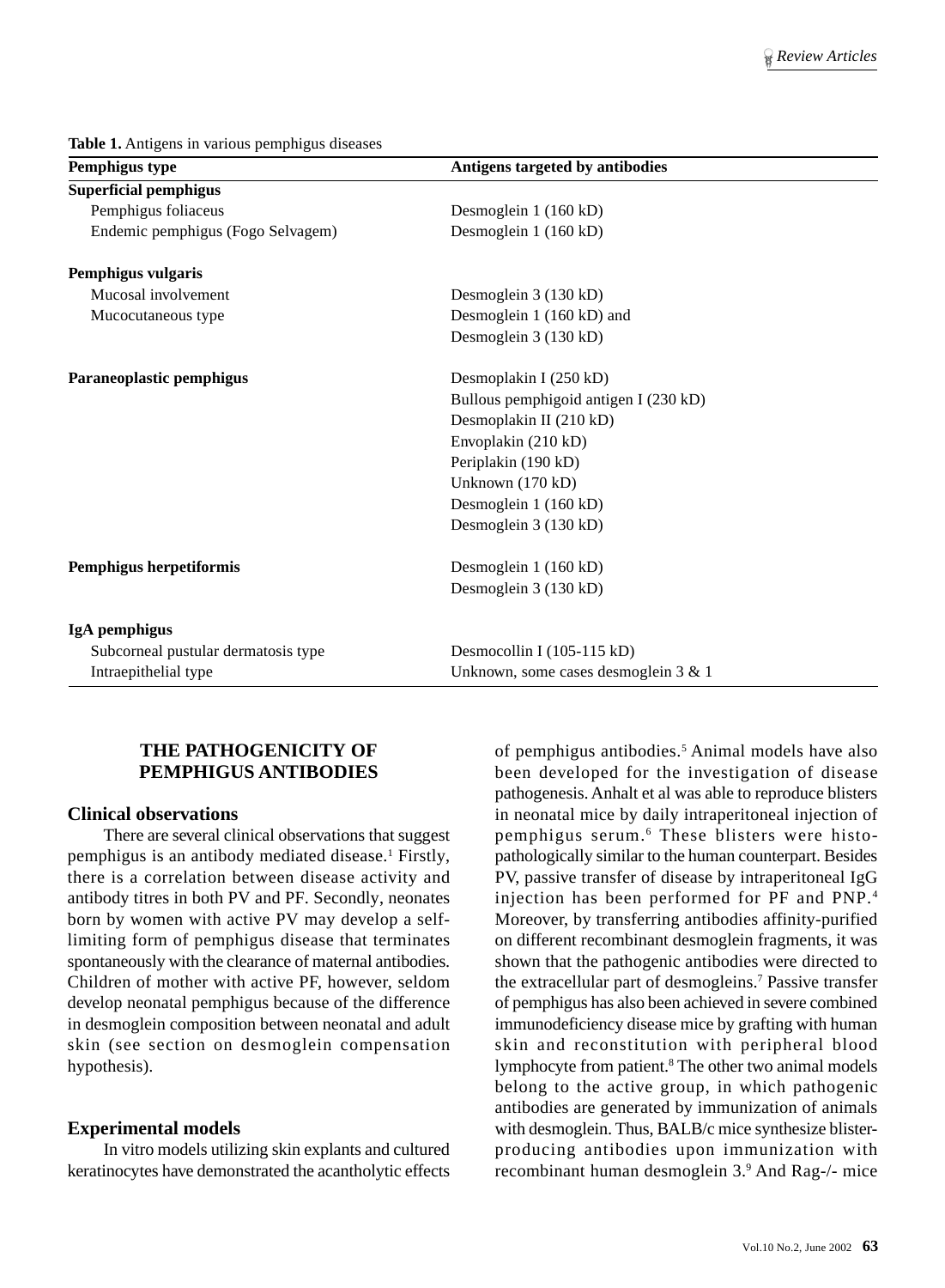developed cutaneous and mucosal disease when they were given splenocytes from desmoglein 3 knockout mice immunized with mouse desmoglein 3.10 Besides helping us to understand the pathogenesis of disease, these animal models provide us with the opportunity for evaluation of new treatment.

## **The pemphigus antibodies**

Direct immunofluorescence examination of lesional skin from patient with pemphigus shows staining on the surface of keratinocyte, indicating the presence of immunoglobulins on these cells. Patients with PV and PF may display similar direct immunofluorescence findings on IgG on the cell surface throughout the epidermis. Therefore the two diseases cannot be separated by the pattern of immunofluorescence in all cases.<sup>1</sup> The deposited immunoglobulins are mainly IgG, with IgG1 and IgG4 predominate. Indirect immunofluorescence study also revealed that circulating antibodies are mainly IgG1 and IgG4.4 Support for the pathogenic importance of IgG4 lies on the fact that IgG4 is the major antibody in active PV cases while IgG1 remains detectable in remitted cases.4 Moreover, in comparing antidesmoglein antibody subclass in pemphigus patients and their healthy relatives, IgG4 was the only one that was found to be significantly lowered in the relative group.<sup>11</sup> But IgG4, unlike IgG1 to IgG3, does not bind complement. As complement deposition is usually present in active cases of PV, a combination of IgG subclasses seems to be necessary in the formation of blister.<sup>11</sup> A more recent finding is the presence of desmoglein 3 reactive IgA and IgE in pemphigus patient with active disease by using baculovirus expressed desmoglein 3 in an immunoblot assay.12 As the concentration of desmoglein 3 reactive IgA and IgE is much lower than that of IgG1 and IgG4, the pathological importance of these antibody subclasses in blister formation remain to be determined.

In pemphigus herpetiformis,<sup>3</sup> IgG is found primarily in the upper epidermis. The IgG4 subclass is the predominant type of in vivo bound and circulating antibody. In IgA pemphigus,<sup>3</sup> IgA is deposited on to keratinocyte cell surface in all cases. In the subcorneal pustular dermatosis (SPD) type of IgA pemphigus, IgA deposition occurs on the upper epidermal cell surfaces, whereas in the intraepidermal neutrophilic (IEN) type of IgA pemphigus, the deposition occurs in the lower epidermis or throughout the entire epidermis. The

subclass of IgA antibody belongs to IgA1. In PNP,<sup>3</sup> direct immunofluorescence of perilesional skin shows IgG deposition along the basement membrane zone and on the keratinocyte surface. The IgG subclasses are found in the following descending order: IgG1, IgG2, IgG4 and IgG3. Unlike PV sera, PNP sera can bind to nonstratified epithelium (such as rodent urinary bladder) as well as stratified squamous epithelium because of their antigens specificity (see section on pemphigus antigens). $13$ 

## **THE PEMPHIGUS ANTIGENS**

### **Antigens in pemphigus vulgaris and foliaceus**<sup>4</sup>

Immunoprecipitation assays using keratinocyte extracts identified 210 kD complex and 260 kD complex in PV and PF respectively. The 210 kD complex is composed of a 130 kD protein named desmoglein 3 and a 85 kD protein named plakoglobin. The 260 kD complex is composed of a 165 kD protein named desmoglein 1 and a 85 kD plakoglobin. Immunoblotting experiment has shown the desmoglein 1 and 3 are the only part of the complex recognized by patients with PF and PV respectively, and the plakoglobin is coprecipitated. Cloning and sequencing of the desmogleins 1 and 3 genes have confirmed that they has high sequence homology and belong to the cadherin family.

### **The desmoglein compensation hypothesis**<sup>14</sup>

The desmoglein compensation hypothesis has been proposed to explain the localization of lesions of PV and PF. In PF, blisters occur at the granular layer of superficial epidermis, and the mucus membrane is not involved. In PV, two third of the patients develop blisters over the mucous membrane and then the blisters develop over the skin as well, the histological cleavage is located at the basal and suprabasal levels of epidermis. Desmoglein 1 is expressed mostly in the upper epidermis. As antibody to desmoglein 1 is present in PF, acantholysis develops in the superficial epidermis. Because of the coexpression of desmoglein 3 in mucous membrane and lower epidermis of skin, these sites are spared. In PV, the antibody to desmoglein 3 causes acantholysis in the mucous membranes, as desmoglein 3 is the major cadherin expressed in these sites. Later as the disease progresses, many patients will experience cutaneous disease, at the time when antibodies to both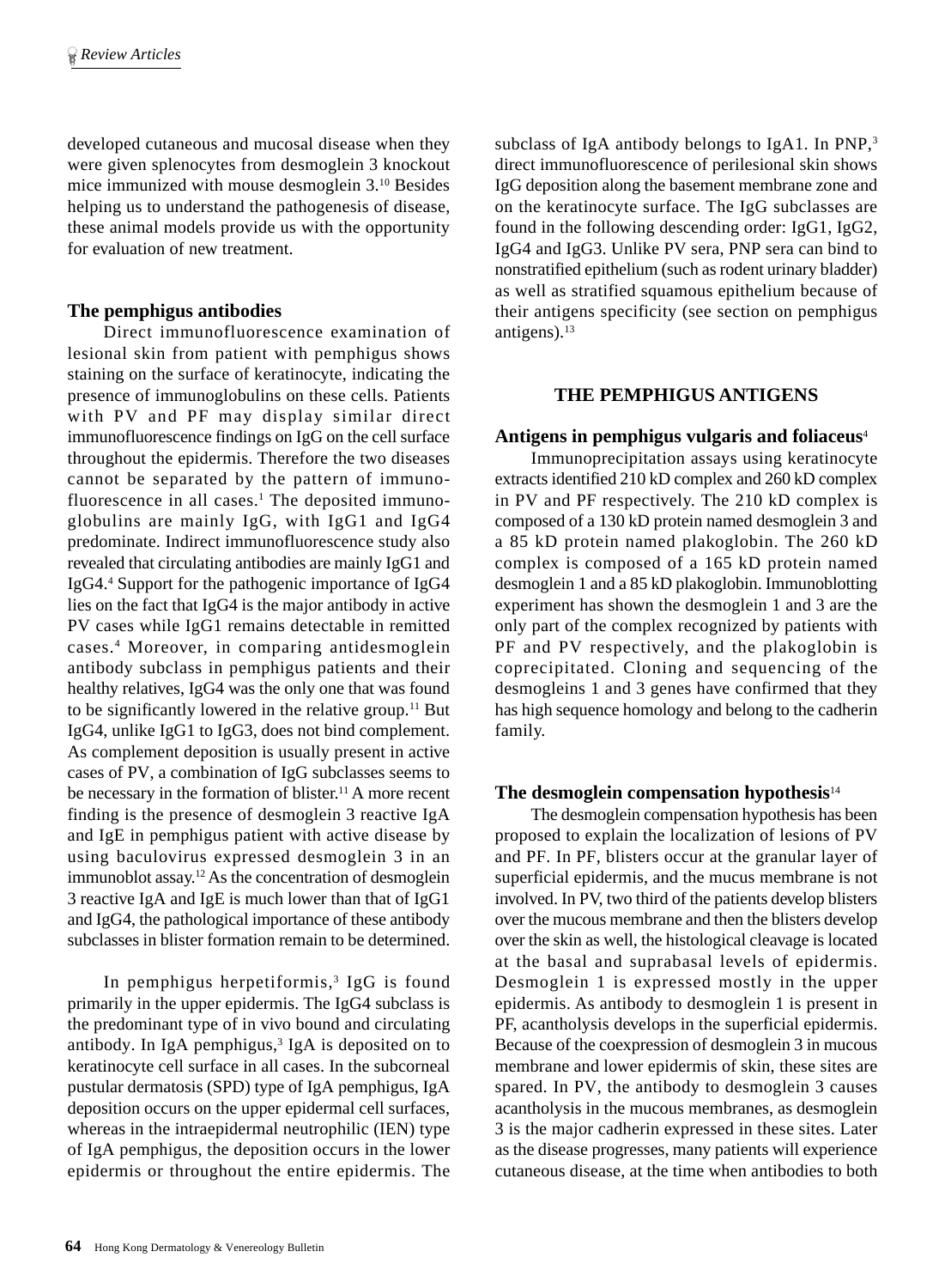desmoglein 3 and 1 develop.15 The development of additional antibodies in the disease course may represent an example of 'epitope spreading' seen in autoimmune disease.15

The desmoglein compensation hypothesis is also supported by experimental study, in which pemphigus antibodies are passively transferred to normal and desmoglein 3null neonatal mice.16 In areas of epidermis coexpressing both desmoglein 1 and 3, antibodies to either one desmoglein do not induce blister, but antibodies to both desmogleins do. In areas of epidermis where only desmoglein 1 is present, antibody to desmoglein 1 alone can induce blister. This hypothesis explains the clinical and microscopic localization of blister in pemphigus. It also allows the prediction of antibody profile from clinical phenotype:17 antibody to desmoglein 1 in PF, antibody to desmoglein 3 in mucosal predominant PV, antibody to desmoglein 1 and 3 in mucocutaneous PV.

Desmoglein 1 antibody causes PF in adults, but the transplacental passage of this antibody does not produce disease in neonate. This is different from the case in PV, when transplacental passage of desmoglein antibody causes neonatal disease. Neonates from PF mother are free from the blistering disease because of the presence of both desmoglein 1 and desmoglein 3 on the cell surface of superficial and basal keratinocytes.<sup>18</sup>

## **Pemphigus antigens other than desmoglein**

The pathogenesis of pemphigus has been so well characterized as above with the desmoglein compensation hypothesis that explains the clinical, immunological and pathological aspects of pemphigus. Nonetheless, there are several observations that remain to be explained. There are about 20 self-antigens, the number of which depends on patient status and the detection technique, that react with pemphigus IgGs. In experimental study, PV serum (which only contains anti-desmoglein 3 activity but not anti-desmoglein 1 activity) can induce blisters even in desmoglein 3 deficient mice. Therefore, although desmoglein 1 may compensate for the absence of desmoglein 3, the effect of pemphigus serum cannot be ascribed by a blockade of desmoglein 1 alone.19

The presence of antibodies to keratinocyte cholinergic receptors, including pemphaxin and a 50 kD  $\alpha$ -9 acetylcholine receptor, has been recently demonstrated to be present in pemphigus sera.20 Both antibodies induce acantholysis in keratinocyte culture, but do not induce blister in vivo. Human keratinocytes express cholinergic receptors of both nicotinic and muscarinic classes; stimulation of either receptor can alter the adhesive interaction of keratinocytes at least in part by the regulation of intracellular calcium level. Recent studies showed that calcium mediated actin polymerization is the major driving force for cell to cell adhesion and the assembly of desmosomes is a passive process that occurs when stable cell contact is made.21 The importance of calcium in mediating cellular adhesion is also demonstrated by two acantholytic disease, Darier's disease and Hailey-Hailey disease. Mutation of the ATP2A2 occurs in Darier's disease<sup>22</sup> and mutation of ATP2C1 occurs in Hailey-Hailey disease,<sup>23</sup> in both diseases the gene products are calcium pumps. Further research is needed to determine whether there is an active role of these non-desmoglein antibodies in the pathogenesis of pemphigus or whether they are just 'bystander' in the phenomenon of epitope spreading.

### **Antigens in the pemphigus variants**

Pemphigus herpetiformis combines the clinical features of dermatitis herpetiformis with the immunologic and histologic features of pemphigus. Patient's sera react most often with desmoglein 1 and sometimes with desmoglein 3. Sera from patients with pemphigus herpetiformis induce spongiosis with eosinophil infiltration, but rarely is acantholysis prominent, in contrast with classical pemphigus. It is thought that sera from pemphigus herpetiformis patients recognize different epitopes on desmoglein molecules and has a different post antigen binding sequelae as compared with classical pemphigus.3

The antigens in IgA pemphigus are less well defined.24 Previous immunoblotting experiment had shown reactivity with bovine desmocollin 1, but not with human skin extracts. This is probably because of conformational dependent epitope for IgA pemphigus antibody. By using a cDNA transfection assay, the antigen in SPD type of IgA pemphigus was shown to be human desmocollin 1. In the IEN type of IgA pemphigus, ELISA demonstrated the presence of reactivity with desmoglein 1 and 3 in a few cases only. Therefore the antigens in IEN type of IgA pemphigus were more heterogeneous.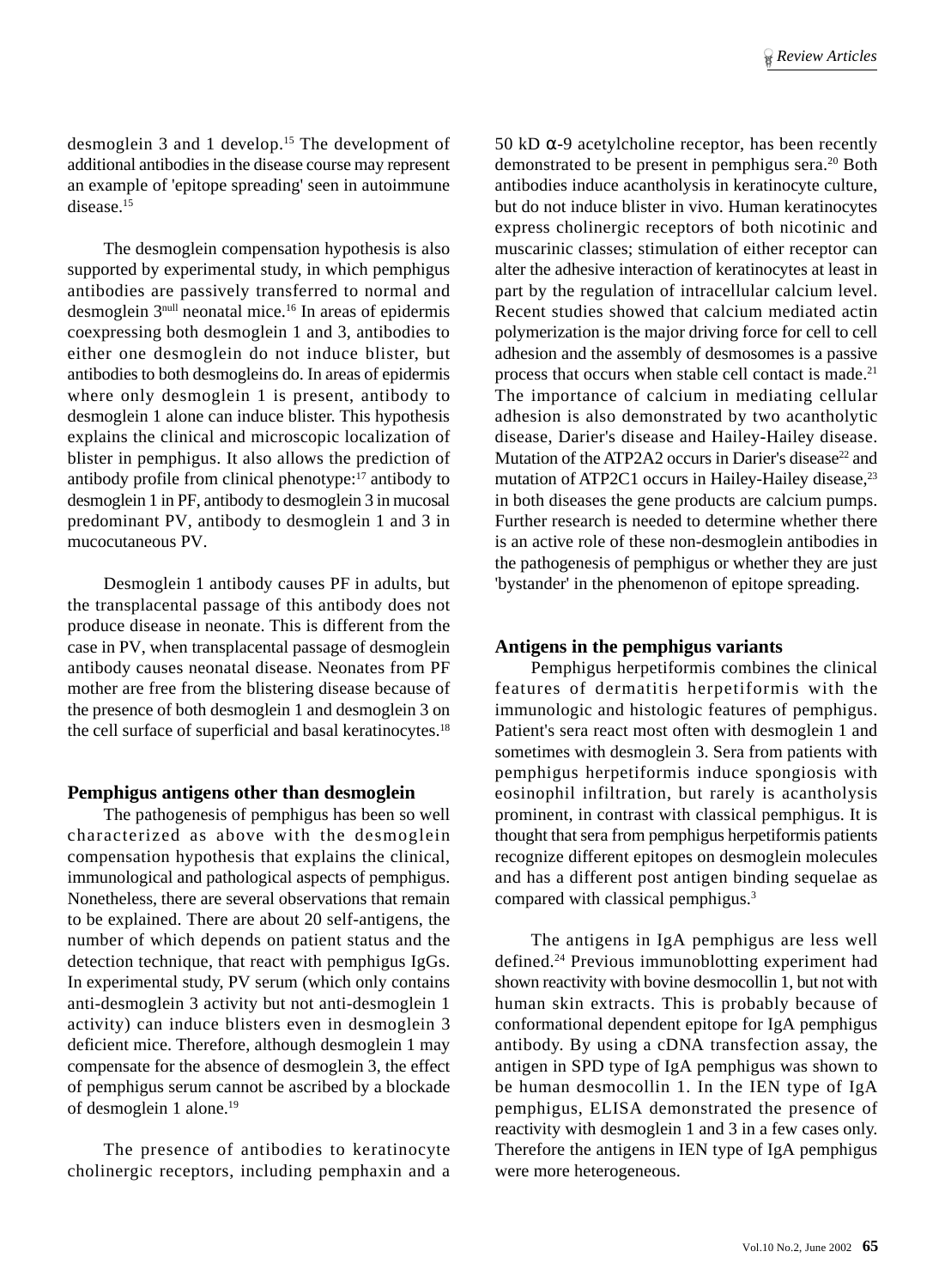PNP is an autoimmune disease with a polymorphous mucocutaneous eruption and an underlying neoplasm. The most common association is that of benign and malignant haematological tumours such as lymphomas, chronic lymphocytic leukaemia and Castleman's disease, although other solid tumours have also been described. The diagnostic criteria had been reviewed.3 The antigens identified by immunoprecipitation include cytoplasmic proteins of the plakin family, desmoplakin I (250 kD), desmoplakin II (210 kD), bullous pemphigoid antigen I (230 kD), envoplakin (210 kD), periplakin (190 kD) and an 170 kD protein, the identity of which remained to be determined.<sup>3</sup> By ELISA, antibodies to desmoglein 1 and 3 are also present in PNP sera. Antibodies from patients with PNP differ from classical pemphigus in their ability to react with nonstratified epithelium. Rat urinary bladder is the preferred substrate as it has a high density of desmosomes. Antibodies from patients with PF and PV do not bind to transitional epithelium as desmoglein 1 and 3 are only expressed in squamous cell epithelia. Plakins are proteins that link keratin filaments to the cell surface and they are inaccessible to antibodies in intact cell because of their intracytoplasmic location. The antibodies against desmogleins (transmembrane proteins) are important in the initiation of PNP based on the observation that: (1) all patients with PNP have anti-desmoglein 3 antibody and about 60% have antidesmoglein 1 as well by ELISA; (2) passive transfer of whole IgG from PNP sera produce blisters in neonatal mice and (3) immunoabsorption of desmoglein 1 and 3 antibodies from PNP sera prevent blister formation in neonatal mice.25

# **ACANTHOLYTIC MECHANISM OF PEMPHIGUS ANTIBODIES**

Although ample evidences are present for the aetiologic role of pemphigus antibodies, there are controversies over the mechanism of acantholysis. Majority of the research work had been concentrated on the classical pemphigus and was reviewed.4 Release of plasminogen activator has been shown in vitro on addition of pemphigus antibodies to keratinocyte cultures. In vivo, urokinase type plasminogen activator has been demonstrated in blister fluid. But elevation of plasminogen activator has been reported in lesional skin of other non-acantholytic disease and passive transfer of PV and PF IgG to plasminogen activator knockout neonatal mice can induce acantholysis. Therefore, the plasminogen-plasmin system may act secondarily in the amplification of lesions. The same assistant amplification role has also been proposed for complement. In vitro, pemphigus antibodies alone can induce acantholysis without complement. In vivo, passive transfer of F(ab')2 fragment, which does not activate complement, into neonatal mice induces blister formation. Cytokines are also possible mediators in acantholysis, with increase in IL-1, IL-6, and TNF- $\alpha$  demonstrated in PV cases,<sup>26</sup> and increase in IL-8 in pemphigus herpetiformis cases.3 In PNP, some lymphomas and leukemia secrete massive amounts of IL-6 which may drive autoimmune antibody production.3 However, the nonspecific destruction by proteases and inflammatory cells recruitment is not compatible with the desmoglein compensation hypothesis which predicts the level of acantholysis by the compensation of adhesive function of desmoglein in the presence of another. Thus, a direct inhibitory action of pemphigus antibody on desmoglein adhesive function has been suggested.<sup>14</sup>

# **ROLE OF GENETIC AND ENVIRONMENTAL FACTORS**

Genetic factors may affect susceptibility to autoimmune diseases. Familial cases of pemphigus have been described and relatives of pemphigus patients may have anti-skin antibodies. PV is more common in Ashkenazi Jews and Japanese, and Fogo Selvagem (endemic PF) may have genetic and environmental factors that account for its prevalence in Central and South America. The genetics of pemphigus has been reviewed.4 In both PV and PF, association with HLA class II genes is found, in particular, DR4 and DR14 genes. Different susceptibility alleles have been described in PV, with the prevalent allele differs in different populations, for example, DRB1\*0402, 0403, 0404, 0406 and DRB1\*1401, 1404, 1405, 1406. In Fogo Selvagem, besides the DR4 and DR14 alleles, a susceptibility allele of DR1 (DRB1\*0102) and protective alleles of DQ class (e.g. DQB1\*0201) are found.27 The association of HLA alleles with pemphigus is probably related to the ability of susceptible alleles to present desmoglein derived peptides in the antigen presentation process and these alleles have conserved residues at key positions of the DR beta chain.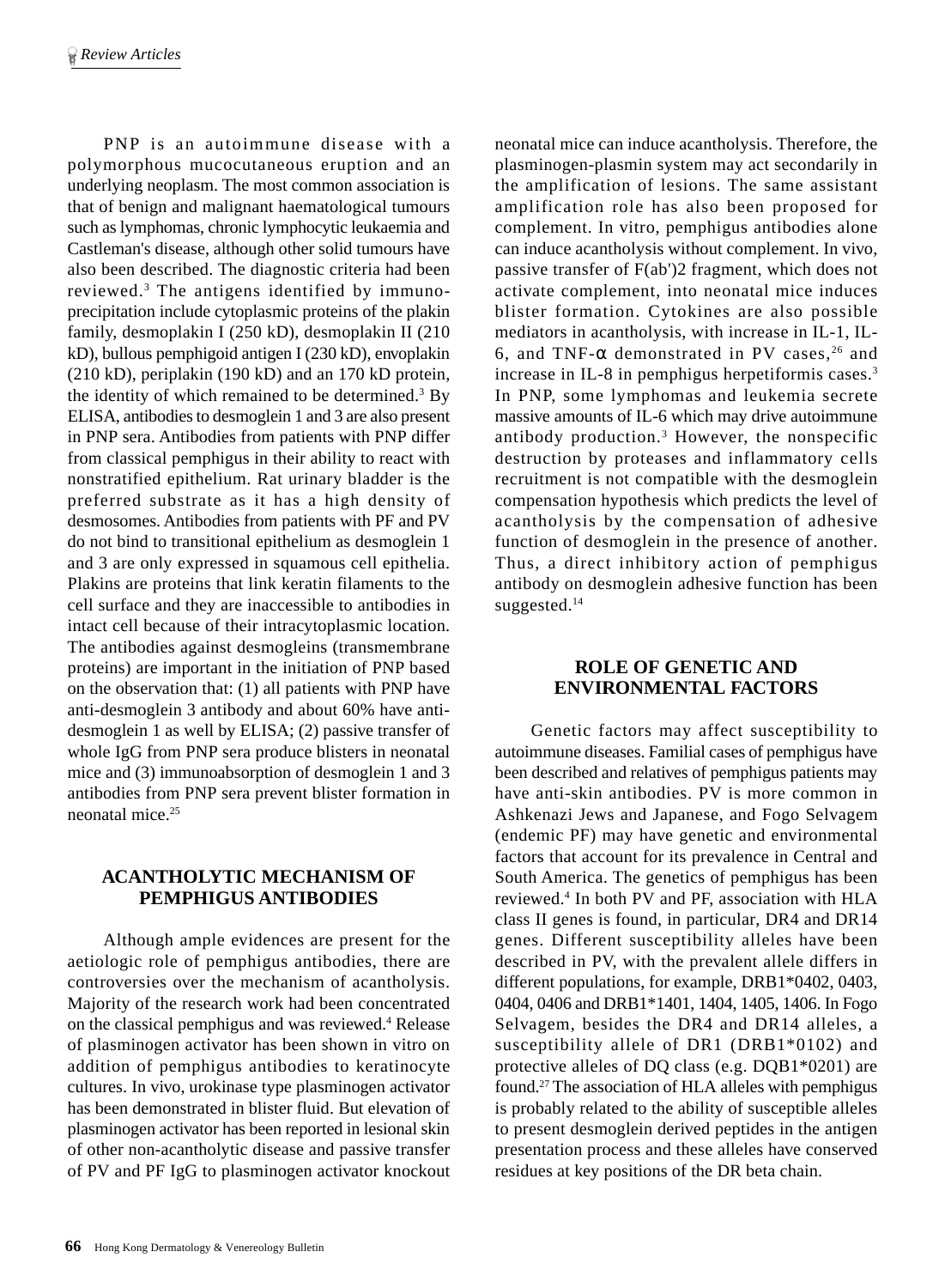Environmental factors such as drugs, virus, burns, and irradiation have been described in triggering or exacerbating pemphigus, but their exact importance and pathogenic mechanisms are not well defined.<sup>4</sup> Fogo Selvagem is the endemic form of PF found in Brazil and other parts of South America. While familial clustering of the disease can be explained by genetic association or shared environmental exposure in the same family, other epidemiological data suggest that environmental exposure alone is important. These include geographical clustering, often near to tributaries of river, its occurrence in different ethnic groups and at risk occupation of agricultural work.27 A case control study demonstrated that insect bite by black fly was a risk factor for development of Fogo Selvagem.<sup>27</sup> Whilst insect bite may act through molecular mimicry in generating an autoimmune reaction, there is no concrete data that suggests how insect bite can lead to Fogo Selvagem.4

#### **CONCLUSIONS**

In the last few decades, there have been significant advances in the understanding in the pathogenesis of pemphigus. The knowledge has been transformed into improvement in diagnosis (with the use of immunofluorescence, immunoprecipitation, immunoblotting, ELISA), in treatment (with decrease in mortality by the use of immunosuppressant) and disease monitoring (as antibodies titre are related to disease activity). But there are also a number of crucial questions remained to be answered. These include the mechanism leading to immune intolerance of self-antigen, role of acetylcholine antibodies, and mechanism of acantholysis by antibodies.<sup>20</sup> Further research in these areas may provide opportunity for the generation of new treatment strategies and/or prevent the disease occurrence in susceptible individuals.4

#### **References**

- 1. Stanley JR. Pemphigus. In: Freedberg IM, Eisen AZ, Wolff K, et al, editors. Dermatology in General Medicine, 5th ed., New York: McGraw-Hill, 1999:654-66.
- 2. Beutner EH, Jordan RE. Demonstrations of skin antibodies in sera of pemphigus vulgaris patients by indirect immunofluorescence staining. Pro Soc Exp Biol Med 1964;117:505- 10.
- 3. Robinson ND, Hashimoto T, Amagai M, Chan LS. The new pemphigus variants. J Am Acad Dermatol 1999;40(5 Pt 1):649-

71.

- 4. Martel P, Joly P. Pemphigus: autoimmune diseases of keratinocyte's adhesion molecules. Clin Dermatol 2001;19:662- 74.
- 5. Jordan RE, Samuel FB. Pemphigus Vulgaris. In: Jordan RE editor. Atlas of bullous disease, New York: Churchill Livingstone, 2000:1-16.
- 6. Anhalt GJ, Labib RS, Voorhees JJ, Beals TF, Diaz LA. Induction of pemphigus in neonatal mice by passive transfer of IgG from patients with the disease. N Eng J Med 1982;306:1189-96.
- 7. Amagai M, Karpati S, Prussick R, Klaus-Kovtun V, Stanley JR. Autoantibodies against the amino-terminal cadherin-like binding domain of pemphigus vulgaris antigen are pathogenic. J Clin Invest 1992;90:919-26.
- 8. Juhasz I, Lazarus GS, Murphy GF, Shih IM, Herlyn M. Development of pemphigus vulgaris-like lesions in severe combined immunodeficiency disease mice reconstituted with lymphocytes from patients. J Clin Invest 1993;92:2401-7.
- 9. Fan JL, Memar O, McCormick DJ, Prabhakar BS. BALB/c mice produce blister-causing antibodies upon immunization with a recombinant human desmoglein 3. J Immunol 1999;163:6228- 35.
- 10. Amagai M, Tsunoda K, Suzuki H, Nishifuji K, Koyasu S, Nishikawa T. Use of autoantigen-knockout mice in developing an active autoimmune disease model for pemphigus. J Clin Invest 2000;105:625-31.
- 11. Kricheli D, David M, Frusic-Zlotkin M, et al. The distribution of pemphigus vulgaris-IgG subclasses and their reactivity with desmoglein 3 and 1 in pemphigus patients and their first-degree relatives. Br J Dermatol 2000;143:337-42.
- 12. Spaeth S, Riechers R, Borradori L, Zillikens D, Budinger L, Hertl M. IgG, IgA and IgE autoantibodies against the ectodomain of desmoglein 3 in active pemphigus vulgaris. Br J Dermatol 2001;144:1183-8.
- 13. Nousari HC, Anhalt GJ. Paraneoplastic pemphigus. In: Jordan RE editor. Atlas of bullous disease, New York: Churchill Livingstone, 2000:29-41.
- 14. Udey MC, Stanley JR. Pemphigus diseases of antidesmosomal autoimmunity. JAMA 1999;282:572-6.
- 15. Anhalt GJ. Making sense of antigens and antibodies in pemphigus. J Am Acad Dermatol 1999;40(5 Pt 1):763-6.
- 16. Mahoney MG, Wang Z, Rothenberger K, Koch PJ, Amagai M, Stanley JR. Explanations for the clinical and microscopic localization of lesions in pemphigus foliaceus and vulgaris. J Clin Invest 1999;103:461-8.
- 17. Amagai M, Tsunoda K, Zillikens D, Nagai T, Nishikawa T. The clinical phenotype of pemphigus is defined by the antidesmoglein autoantibody profile. J Am Acad Dermatol 1999; 40(2 Pt 1):167-70.
- 18. Wu H, Wang ZH, Yan A, et al. Protection against pemphigus foliaceus by desmoglein 3 in neonates. N Engl J Med 2000; 343:31-5.
- 19. Nguyen VT, Ndoye A, Shultz LD, Pittelkow MR, Grando SA. Antibodies against keratinocyte antigens other than desmogleins 1 and 3 can induce pemphigus vulgaris-like lesions. J Clin Invest